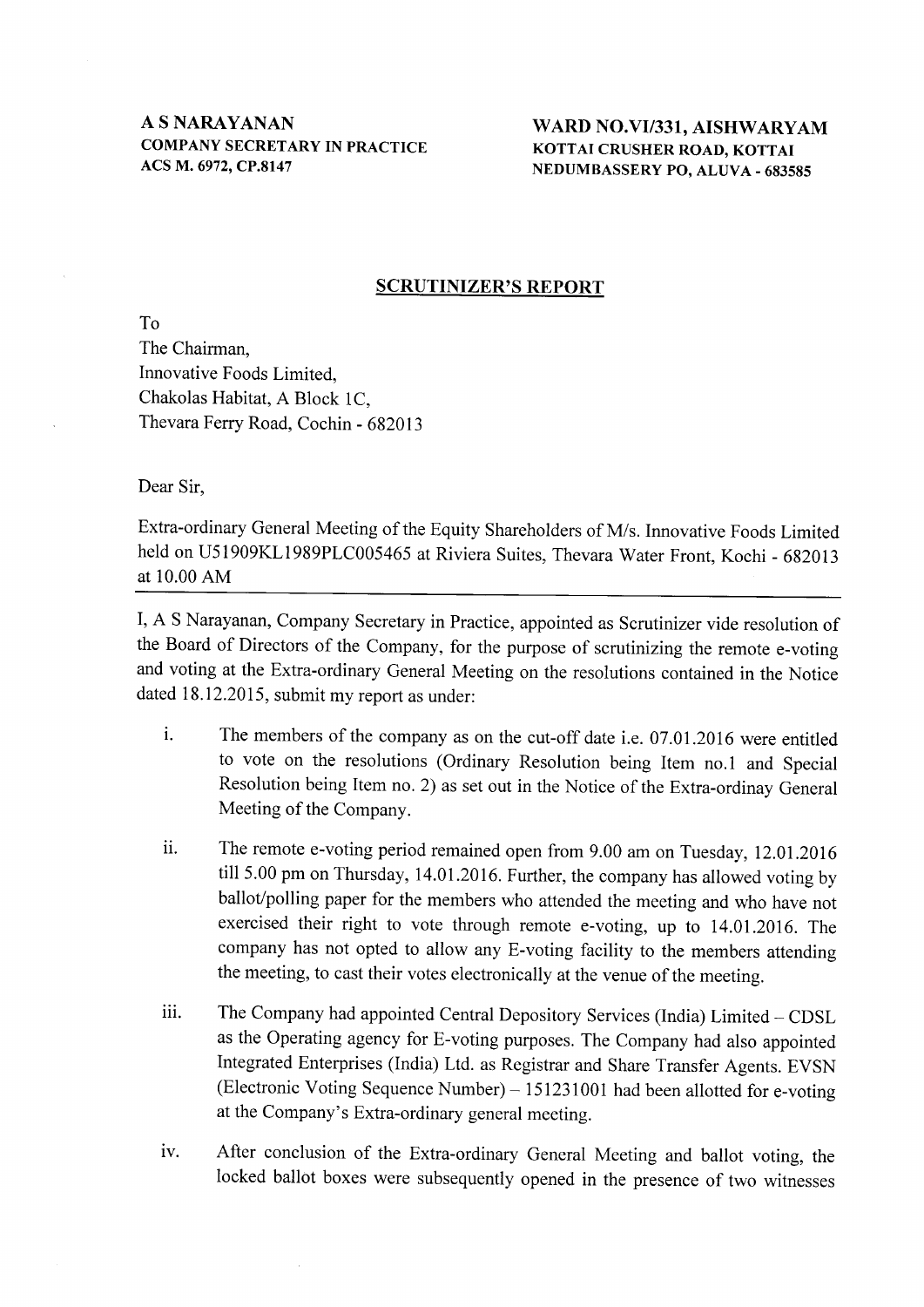viz 1. Mr. Thomas Joseph and,2. Mr. Bibin Mathew and the ballot papers were diligently scrutinized. The said witnesses have signed below signifying their

Signature  $\bigvee_{k \in \mathbb{N}^{d}} \bigvee$ Mr. Thomas Joseph

 $V_{\bullet}$ 

nature

Mr. Bibin Mathew

The vote cast through electronic means through remote e-voting were unblocked on 15.01 .2016 in presence of two witnesses viz. l. Mr. Thomas Joseph and 2. Mr. Bibin Mathew, who are not in the employment of the company. They have signed below signifying their confirmation of the e-votes having been unblocked in their presence.

Signature  $\left\{ \cdot \right\}$  $\sqrt{\frac{1}{2}}$ -

Mr. Thomas Joseph Mr. Bibin Mathew

Signature

vi. Final voting report on E-voting was generated from the official e-voting website www.evotingindia.com, following the prescribed procedure, which was duly checked and validated by me, Report on ballot voting at the General meeting was prepared manually, which was also duly checked and validated by me. From the said two reports, a Consolidated Voting Report was prepared, which is attached and which forms part of this Report.

Given below is the consolidated summary of results of remote e-voting and voting at general meeting through ballot:

## SPECIAL BUSINESS

## Item No. 1:- **Ordinary Resolution**

Resolution for increase in authorised share capital and consequential amendment to Clause V of the Memorandum of Association.

| Method<br>Voting | of <sub>1</sub> | <b>Voted</b><br>resolution | favour of the   the resolution | in   Voted against   Abstained/Invalid   Total votes |    |
|------------------|-----------------|----------------------------|--------------------------------|------------------------------------------------------|----|
| Remote<br>voting | $E-$            | -20                        | <b>NIL</b>                     | NA                                                   | 20 |
|                  |                 |                            | Voting at General Meeting      |                                                      |    |